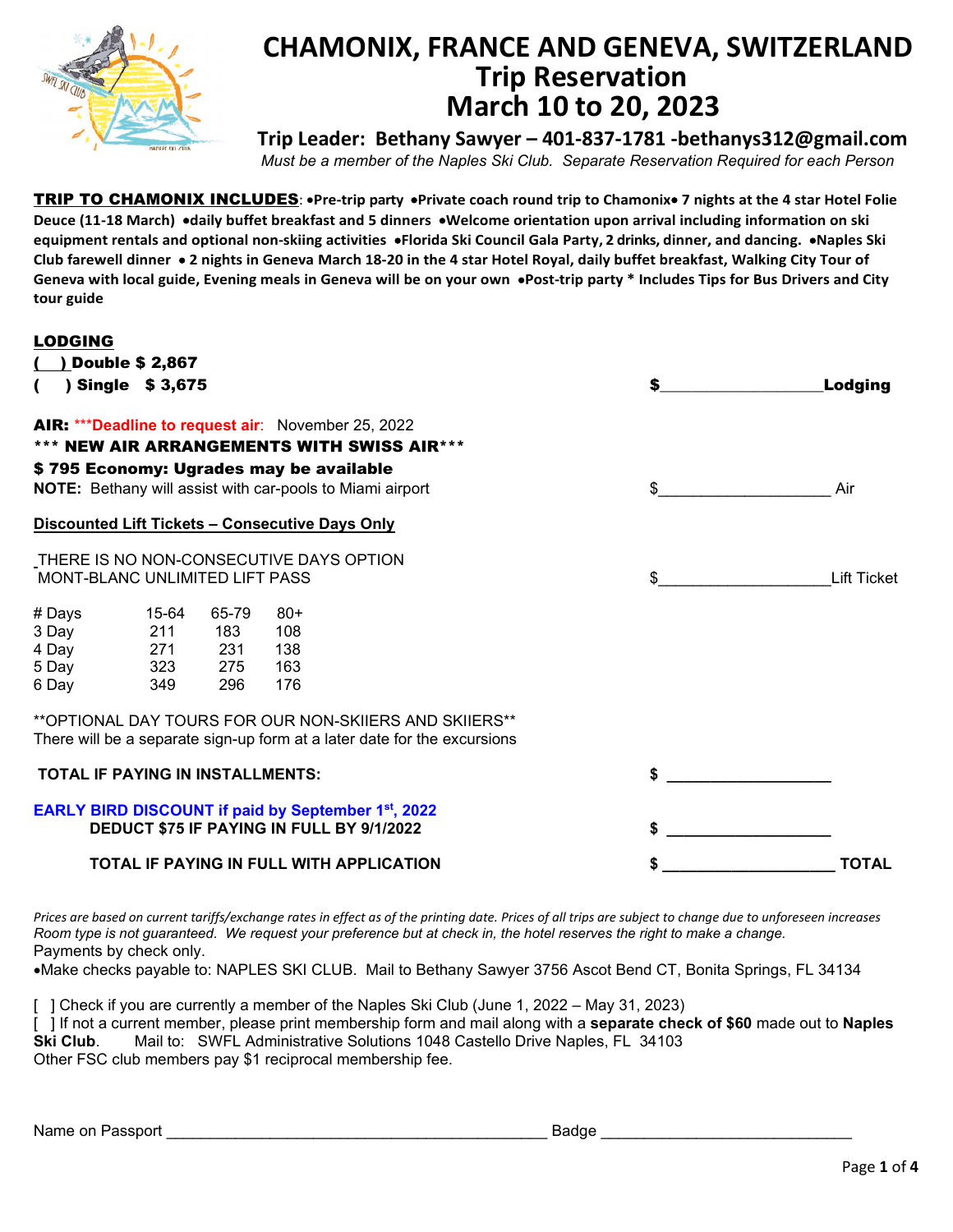| Local Address             |                       |                                            | City                                |                            |  |  |
|---------------------------|-----------------------|--------------------------------------------|-------------------------------------|----------------------------|--|--|
| State                     | Zip                   | Date of Birth                              | Email                               |                            |  |  |
|                           | Telephone - Land line |                                            | Cell                                |                            |  |  |
| Roommate                  |                       |                                            | Ski Rental Equipment: Yes [ ] No[ ] | Ski School: Yes [ ] No [ ] |  |  |
| Frequent Flyer #<br>TSA # |                       |                                            | Global Entry #                      |                            |  |  |
| <b>Emergency Contact</b>  |                       |                                            | Relationship                        |                            |  |  |
|                           |                       | Emergency Contact Phone (Cell # preferred) | Email                               |                            |  |  |

#### TRIP INSURANCE:

**TRIP CANCELLATION/INTERRUPTION INSURANCE:** *Trip cancellation insurance is available and is highly recommended.* The premium depends on the amount of coverage desired and is based on the tour cost as indicated and will cover all nonrefundable amounts in the event of a covered cancellation or trip interruption up to the amount of coverage selected.

**\*\* Optional "Cancel for Any Reason" provision**: For an additional 50% of the insurance premium, you can add this feature which will allow you to cancel for ANY REASON up to 48 hours prior to scheduled day of departure and receive 75% of the nonrefundable trip cost.

*(This must be purchased within 14 days of first deposit to the group or Holidaze. THIS BENEFIT IS NOT AVAILABLE TO RESIDENTS OF NEW YORK STATE). You can also purchase your own insurance.*

**To purchase the Group Deluxe or CFAR Insurance, please click on the following link:**

<https://www.travelinsured.com/agency?agency=48424>

## AIR DETAILS:

**FLIGHT SCHEDULES:** *(Schedules are subject to change at any time) Non-refundable once issued.* **LX065 10 MAR MIA/ZRH 7:35PM /10:40 LX2800 11 MAR ZRH/GVA 12:40PM/1:30PM LX2809 20 MAR GVA/ZRH 11:00 AM /11:55 AM LX064 20MAR ZRH/MIA 1:00PM /6:35 PM** 

**BAGGAGE ALLOWANCE: INTERNATIONAL FLIGHTS:** Free carry-on + 1 personal item. One free checked bag

#### **GROUP AIR:** *Please note that the airfare in this offering is based on a group fare for 10 or more persons traveling together on the same itinerary. If the group is less than 10 passengers, the airfare in this agreement will be adjusted.*

**AIRLINE TARIFFS**: Airfare in conjunction with this program is the actual airfare in effect for 2023. Rates may be affected by subsequent surcharges beyond our control. Fares subject to change until ticket is issued. In addition Holidaze is not responsible if an airline cancels, reschedules, or delays a flight for any reason. Holidaze is not responsible for and cannot provide any refund for portions of trips missed due to canceled, rescheduled, or delayed flights*.*

**IMPORTANT NOTE: Some air carriers do not allow name corrections or name changes after ticketing. Therefore, it is extremely important that Holidaze receives all passport copies.**

**ENTRY REQUIREMENTS: All U. S. Citizens participating in this tour program are required to have a U. S. Passport valid for at least 6 months** *beyond* **the return date of the tour.** 

**LAND ONLY PASSENGERS:** In the event participants choose air that is not part of the air arrangement as offered in the package, then the following conditions concerning "PPPI" passengers will apply. Such passengers are considered "Participants Pursuing Personal Itineraries" or PPPI.

# **PPPI: It is imperative that any and all participants arranging their own air be fully aware of the following facts pertaining to the tour program:**

1. Transfers between airports and hotels are always arranged for the main group and are coordinated with the main group's flight itineraries.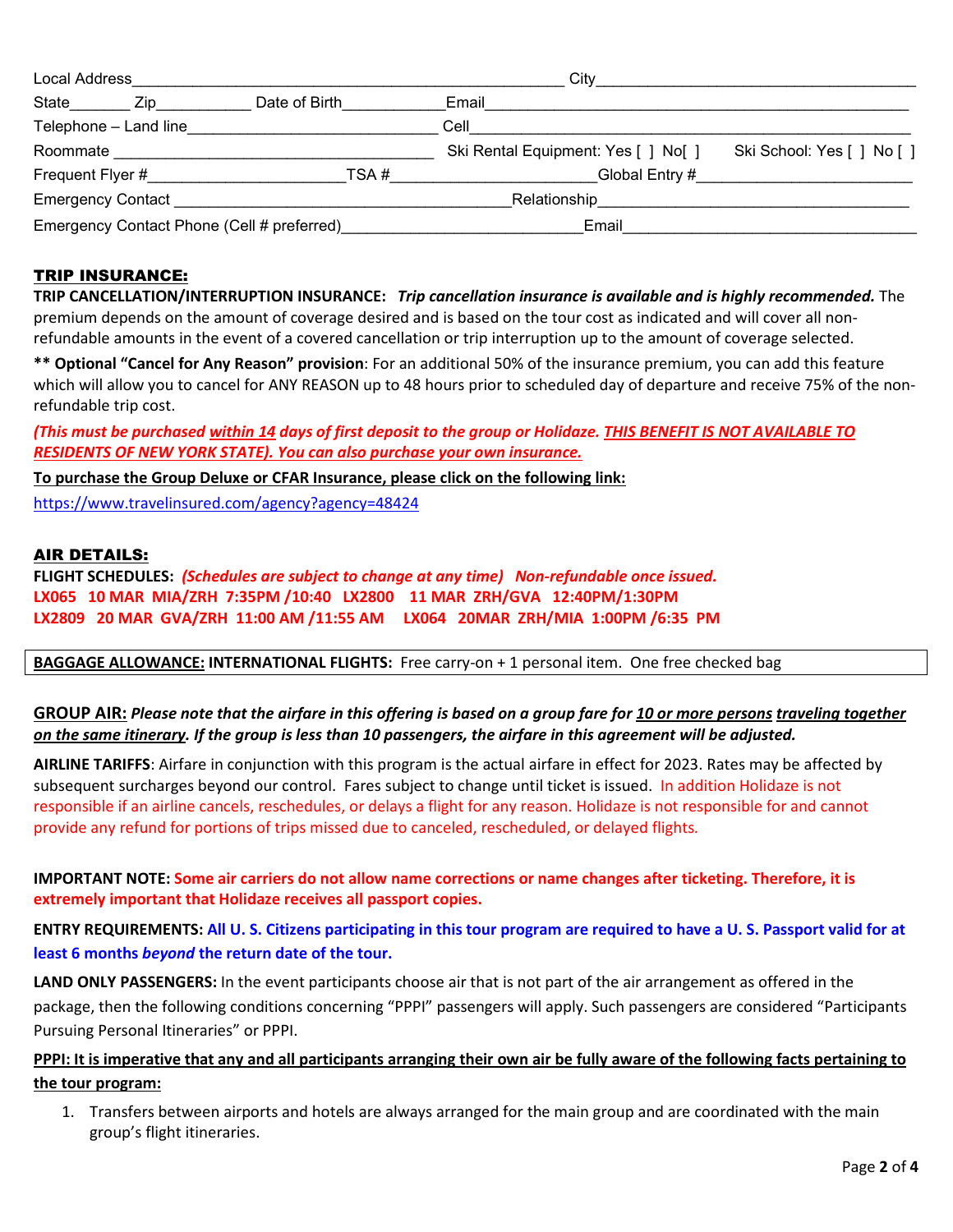- 2. The transfers also pick up and drop off only at airport terminals that are in the main group's itineraries. Transfers do not stop at alternate terminals for pick-ups or drop offs.
- 3. It is the responsibility of such PPPI passengers to coordinate their flights with the group and for them to be at the appointed place and time that the group is being picked up.
- 4. There can be no special arrangements made for PPPI passengers for alternate pickups or drop offs by the transfer companies involved.
- 5. All of the above is equally applicable to any luggage for such PPPI passengers.
- 6. Holidaze does not offer credit for transfers that are not being used in our packages.

**PARTICIPANTS SEEKING A ROOMMATE:** For participants seeking a roommate to share the hotel expense, NSC will make every effort to find a roommate suitable to both parties, however, NSC can not guarantee that a roommate will be found. Should a roommate not be found, the participant must be prepared to assume the expense of paying the cost of a single room.

**TRIP CANCELLATION POLICY:** *For refund consideration, cancellation must be made in writing to the trip leader. Our trips have non-cancellation policies, and you should NOT assume you will be able to obtain a refund from the club for deposits or trip payments except as per stated policy.*

If a reservation is cancelled prior to November 6, 2022 - Fully Refundable

If a reservation is cancelled between November 6, 2022 and January 1st, 2023 - a \$250 cancellation fee and any nonrecoverable expenses will be forfeited

If a reservation is cancelled between January 1st and February 1st – a \$500 cancellation fee and any non-recoverable

expenses will be forfeited. After January 11, 2023, Full Airfare Penalty.

After February 1st, 2023– FULL PENALTY, NO REFUND

If a roommate cancels his/her trip after the first deposit deadline, the Naples Ski Club will make a reasonable effort to find an acceptable replacement for this person. However, the club is not obligated to find a replacement. The participant is also encouraged to find their own. If an acceptable replacement for you cannot be found – the cancelling roommate's deposit will be used for any non-recoverable expenses i.e. single supplement charges for the remaining skier, etc. prior to any refunds.

Refunds will be issued after all expenses for the trip have been accounted for at the conclusion of the trip.

#### **INSTALLMENT PAYMENT POLICY:**

*\$100 to be included with this reservation*. Refundable if cancelled before December 1, 2022. This \$100 will be applied to your trip total.

- Second deposit: Payment of \$1,200 due September 1, 2022
- Final payment: Balance due January 5, 2023
- **10% penalty if payments are not received by each due date and reservation may have to be cancelled**. See cancellation policy.

## **APPLICATION PROCESS –** *Forms to be included with Reservation*

**To complete the reservation visit our website Trip Page or [Click Here](https://www.swflskiclub.com/Ski-Trips.html)** (bottom of page) to download needed forms.

- 1. Trip Reservation Contract (this form)
- 2. Release of Liability and Hold Harmless Agreement (website)
- 3. Code of Conduct Agreement (website)
- 4. Roommate Agreement (website, if applicable)
- 5. **Copy of passport with expiration date more than 6 months after March 10, 2023**
- 6. Mail your completed and signed trip forms to Bethany Sawyer
- 7. All payments are made payable to: **Naples Ski Club** 
	- **INCLUDE** your trip application fee of \$100 if paying in installments
- 8. Membership Application if not a current member (*Membership June 1, 2022 May 31, 2023)* 
	- Mail with separate \$60 payment made out to Naples Ski Club to: *SWFL Administrative Solutions 1048 Castello Drive, Naples, FL. 34103*
	- **If you do not receive a CONFIRMATION EMAIL for receipt of your check within 2 weeks, please contact Bethany Sawyer: 401 837-1781: bethanys321@gmail.com** :